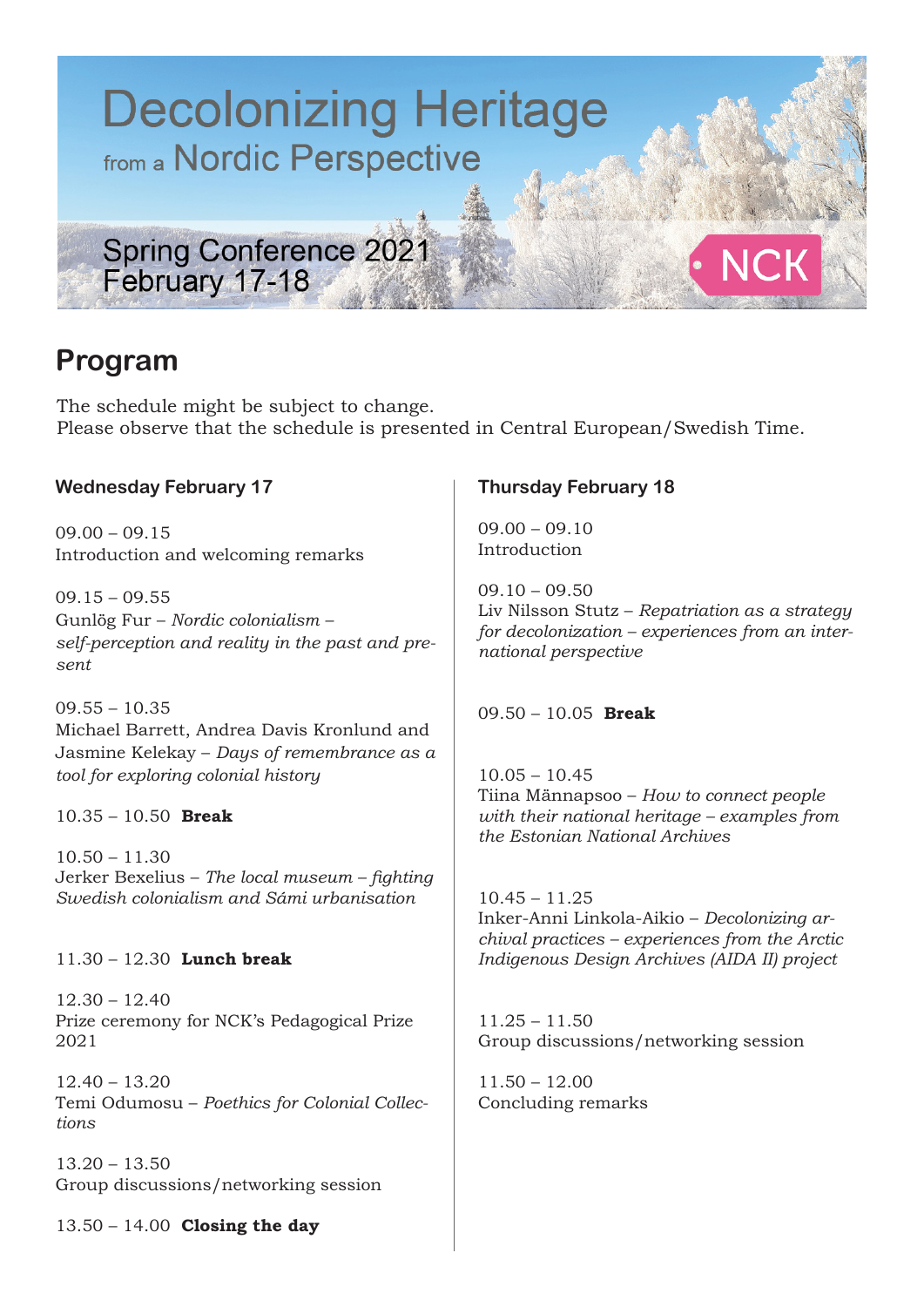

# **Speakers**

### **Gunlög Fur**

Gunlög Fur is Professor, Deputy Vice-chancellor responsible for sustainability at the Faculty of Arts and Humanities at the Linneaus University in Sweden. She holds a PhD in history from the University of Oklahoma.

Her research interests concern borders, or margins, of different kinds and she has focused on colonialism, cultural encounters and gender to investigate what happens when people meet and draw lines that differentiate, create, and alter relations between collectives and individuals.

### **Michael Barrett, Andrea Davis Kronlund and Jasmine Kelekay**

Michael Barrett is curator for the Africa department at the Museum of Ethnography in Stockholm, Sweden. He holds a PhD in anthropology from Uppsala University. Andrea Davis Kronlund is photographer, visual artist and exhibition producer. They have worked on the museum's project "Ongoing Africa", an exploring– and method developing dialogue project aimed to enhance new perspectives on the African continent with and by Swedes of African origin. One part of the project has been to organise annual events around October 9 – a day of rememberance of the Swedish abolishment of slave trade.

Jasmine Kelekay is a PhD candidate in the Department of Sociology at the University of California, Santa Barbara, USA. She is currently a visiting researcher at the Center of

Multidisciplinary Studies on Racism (CEM-FOR) at Uppsala University and the Department of Criminology at Stockholm University. Her work explores the relationship between racialization and criminalization, with a particular focus on constructions of Blackness, the institutionalized social control of African diasporic communities in Sweden and the United States, and the ways in which these communities organise in response to racial oppression. She conducts her research in close collaboration with the civil society and emphasises community-centred knowledge production and policy making.

In this panel discussion, they will share their experiences of using October 9 as a tool for exploring colonial history. They will bring perspectives from both the museum sector as well as the civil society.

### **Jerker Bexelius**

Jerker Bexelius is head of affairs/åejvie at the South Sámi cultural centre Gaaltije in Östersund, Sweden. Gaaltije is a resource centre focusing on language, culture, business and society with the aim to strengthen the position of the South Sámi community in the wider society.

For a couple of years, Gaaltije has investigated the possibility of establishing a South Sámi museum. Jerker Bexelius will share his view on why there is a need for a new museum and what possibilities he sees with having a museum as a base for the South Sámi community as well as for interaction with the wider public.